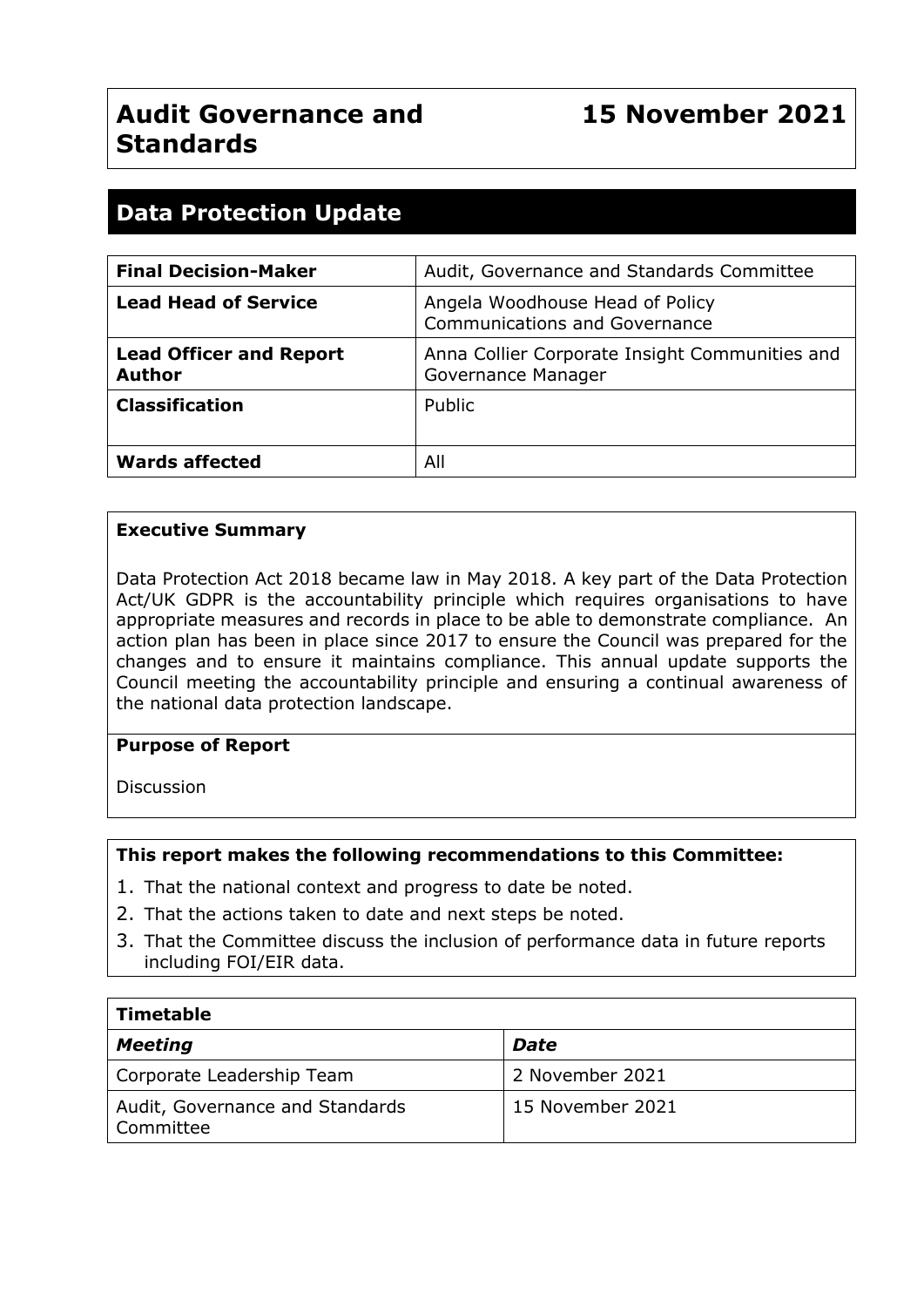# **Data Protection Update**

# **1. CROSS-CUTTING ISSUES AND IMPLICATIONS**

| <b>Issue</b>                                              | <b>Implications</b>                                                                                                                                                                                                                                                                                                     | Sign-off                                                             |
|-----------------------------------------------------------|-------------------------------------------------------------------------------------------------------------------------------------------------------------------------------------------------------------------------------------------------------------------------------------------------------------------------|----------------------------------------------------------------------|
| <b>Impact on</b><br><b>Corporate</b><br><b>Priorities</b> | Accountability supports organisations to<br>minimise the risk to personal data held, by<br>putting in place appropriate and effective<br>policies, procedures and measures. By<br>reducing risk and ensuring we have<br>appropriate arrangements in place the Council<br>will be able to meet our corporate objectives. | Corporate<br>Insight,<br>Communities<br>and<br>Governance<br>Manager |
| <b>Cross</b><br><b>Cutting</b><br><b>Objectives</b>       | The report recommendation supports the<br>achievements of all cross-cutting objectives. It<br>does this by ensuring that the Council collects,<br>processes, stores and deletes residents'<br>personal information responsibly and in<br>accordance with the GDPR/DPA 18 whilst<br>delivering its objectives.           | Corporate<br>Insight,<br>Communities<br>and<br>Governance<br>Manager |
| <b>Risk</b><br><b>Management</b>                          | This action plan identifies actions to mitigate<br>and manage risk in relation to the personal<br>data held and processed by the Council.                                                                                                                                                                               | Corporate<br>Insight,<br>Communities<br>and<br>Governance<br>Manager |
| <b>Financial</b>                                          | The proposals set out in the recommendation<br>are all within already approved budgetary<br>headings and so need no new funding for<br>implementation.                                                                                                                                                                  | Section 151<br>Officer &<br>Finance<br>Team                          |
| <b>Staffing</b>                                           | We will deliver the recommendations with our<br>current staffing.                                                                                                                                                                                                                                                       | Corporate<br>Insight,<br>Communities<br>and<br>Governance<br>Manager |
| Legal                                                     | Accepting the recommendations will fulfil the<br>Council's duties under the General Data<br>Protection Regulations and the Data Protection<br>Act 2018.                                                                                                                                                                 | Legal Team                                                           |
| <b>Privacy and</b><br>Data<br><b>Protection</b>           | Accepting the recommendations will fulfil the<br>Council's duties under the General Data<br>Protection Regulations and the Data Protection<br>Act 2018.                                                                                                                                                                 | Corporate<br>Insight,<br>Communities<br>and                          |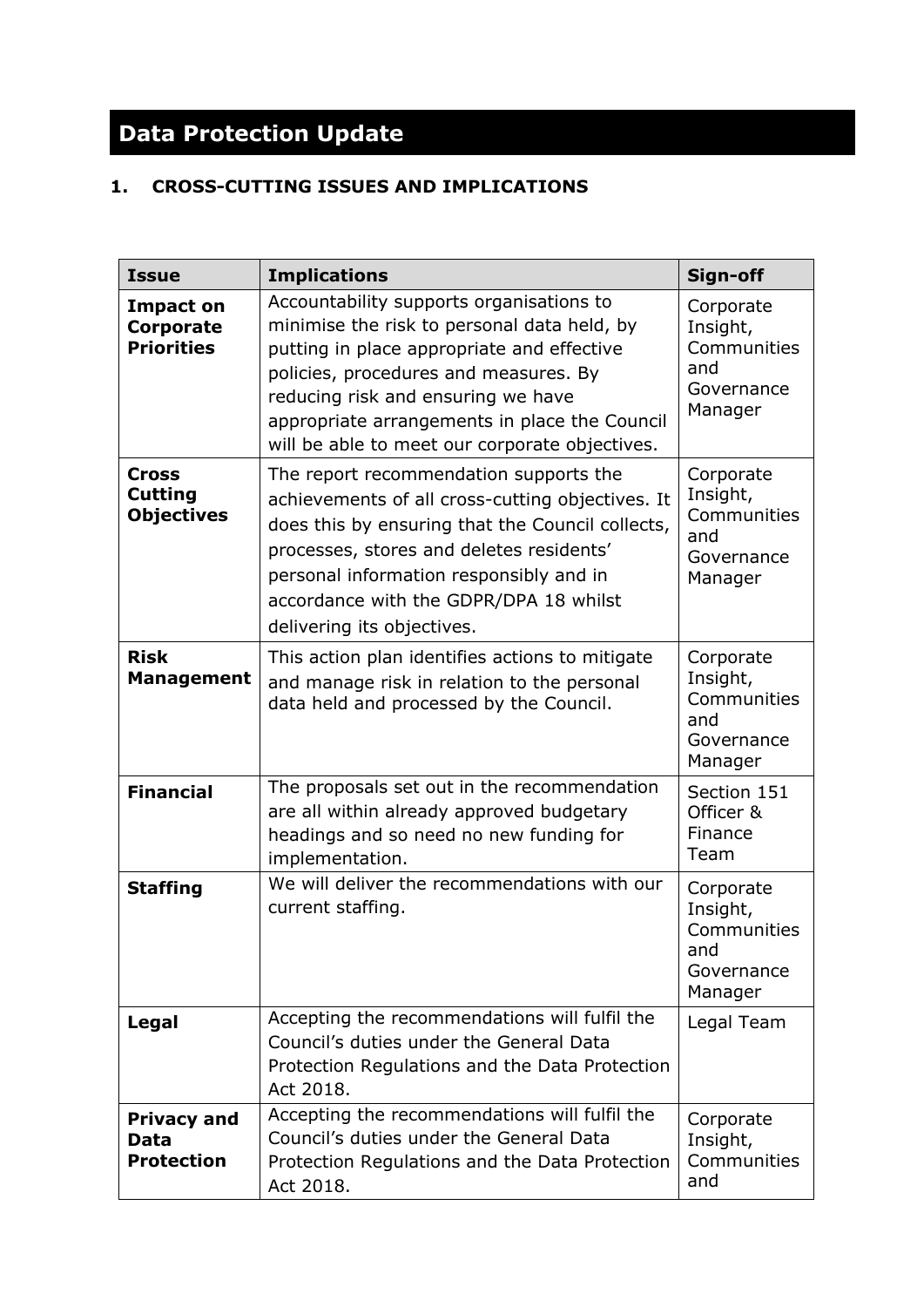|                                                     |                                                                                                                                                                         | Governance<br>Manager                                                |
|-----------------------------------------------------|-------------------------------------------------------------------------------------------------------------------------------------------------------------------------|----------------------------------------------------------------------|
| <b>Equalities</b>                                   | The recommendations do not propose a<br>change in service therefore will not require an<br>equalities impact assessment.                                                | Corporate<br>Insight,<br>Communities<br>and<br>Governance<br>Manager |
| <b>Public</b><br><b>Health</b>                      | We recognise that the recommendations will<br>not negatively impact on population health or<br>that of individuals.                                                     | Corporate<br>Insight,<br>Communities<br>and<br>Governance<br>Manager |
| <b>Crime and</b><br><b>Disorder</b>                 | No Impact                                                                                                                                                               | Corporate<br>Insight,<br>Communities<br>and<br>Governance<br>Manager |
| <b>Procurement</b>                                  | No Impact                                                                                                                                                               | Corporate<br>Insight,<br>Communities<br>and<br>Governance<br>Manager |
| <b>Biodiversity</b><br>and Climate<br><b>Change</b> | The implications of this report on biodiversity<br>and climate change have been considered and<br>are; There are no implications on biodiversity<br>and climate change. | Corporate<br>Insight,<br>Communities<br>and<br>Governance<br>Manager |

# **2. INTRODUCTION AND BACKGROUND**

- 2.1 The purpose of this report is to provide an update on the progress of compliance with the Data Protection Act 2018 (the General Data Protection Regulation (GDPR)) that became law on the 25 May 2018. A report was first presented in November 2017 which set out the proposed resources and actions required for compliance, alongside a detailed action plan. Members have been provided with an update at least once a year since.
- 2.2 The Council has worked proactively to improve how we manage and hold personal data in-line with the Data Protection Act. Whilst there have been additional burdens in terms of the work required to meet the Act the actions taken have improved how the Council operates and how we manage and use personal data. Colleagues across the Council have been receptive to change and training to increase understanding and awareness of data protection and effective data management across the Council. This report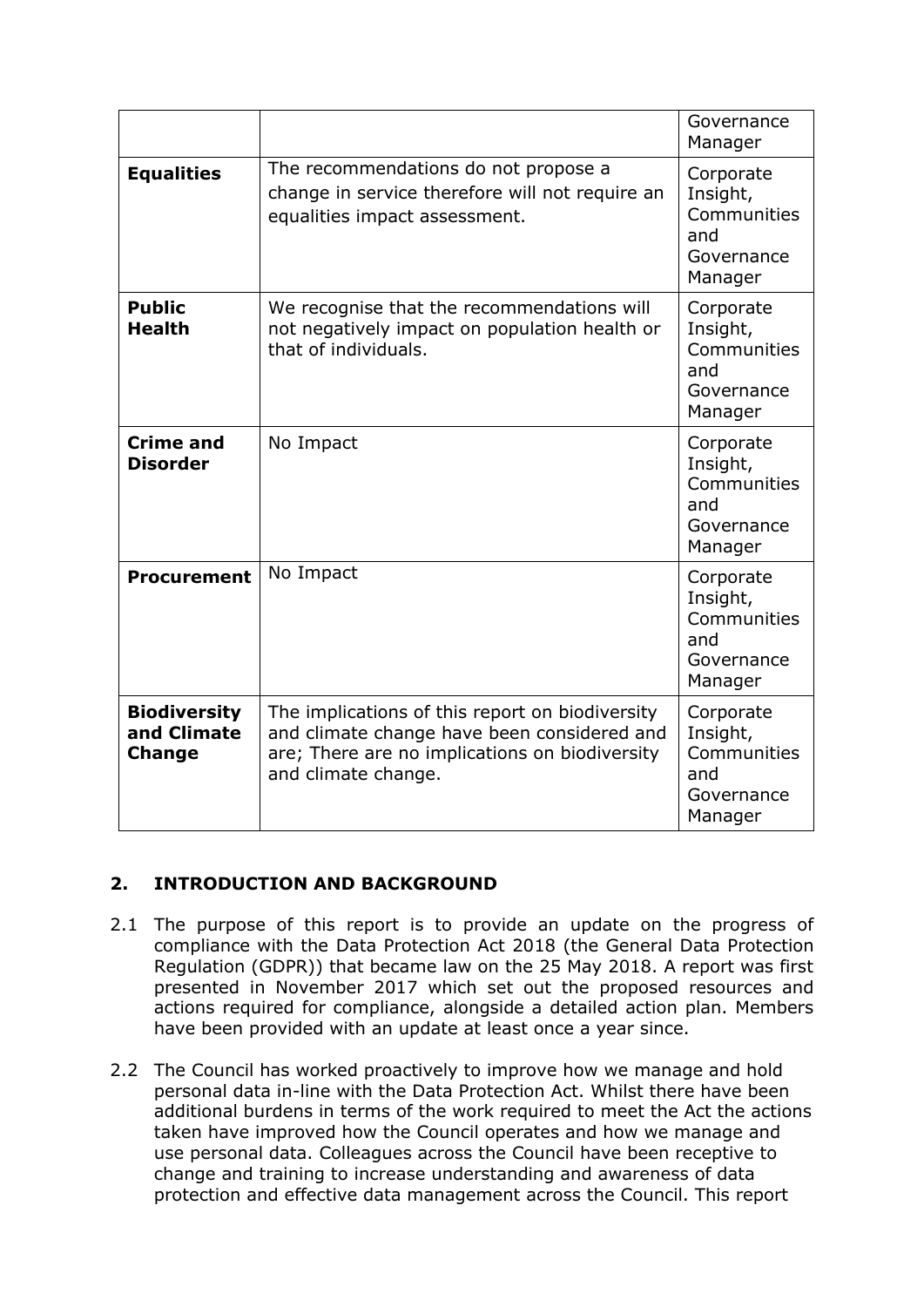provides an update on key changes and points of note, progress against the action plan and highlights the areas where further work is required.

# **3. Information of note**

Consultation on changes to data protection legislation

3.1 The Department for Digital, Culture, Media and Sport (DCMS) have published a consultation document entitled Data: A new direction. Their stated aim is to amend UK GDPR, DPA 2018 and PECR 2003, so that it aligns with ambitions around growth and innovation and becomes easier to understand and work within the legislation. Consultation on the new proposals is open until the 19 November 2021.

#### 3.2 A copy of the full consultation can be found at

<https://www.gov.uk/government/consultations/data-a-new-direction> and an overview of the key proposals has been provided at appendix A. The most relevant chapters to the Council are chapters two, four and five. Proposals key to note are

- Replacing requirements around the accountability framework with a risk-based approach such as Privacy Management Programmes;
- Changes to reduce the burdens of DPIAs and breach reporting but replacing with voluntary undertakings processes;
- Introducing a fee for Subject Access Requests and introducing a threshold for cost for responding similar to FOIs;
- Removing the role of DPO but still retaining requirements for clear roles and responsibilities; and
- A robust complaints process to handle Data Protection complaints.
- 3.3 A response to the consultation is being proposed by the Council in response to those elements of chapters two, four and five which relate strictly to the Council. Overall, the changes do not raise a great deal of concern excluding the charge for Subject Access Requests, where it is noted that this may exclude those who are financially insecure. The proposals suggest a reduction in burdens which is welcome however, it is not considered that the changes proposed, as they relate the Council, will significantly reduce the burden of Data Protection.

#### Data sharing code of practice

- 3.4 The Information Commissioners Office has published its long-awaited code of practice for data sharing [https://ico.org.uk/for-organisations/guide-to](https://ico.org.uk/for-organisations/guide-to-data-protection/ico-codes-of-practice/data-sharing-a-code-of-practice/)[data-protection/ico-codes-of-practice/data-sharing-a-code-of-practice/](https://ico.org.uk/for-organisations/guide-to-data-protection/ico-codes-of-practice/data-sharing-a-code-of-practice/) The Code focuses on sharing of personal data between controllers. It does not cover sharing data with a processor (which should be subject to a data processing agreement) or within an organisation. It covers both routine/systematic data sharing and exceptional, one-off data sharing projects, as well as data pooling.
- 3.5 It does not impose any additional barriers to data sharing but provides practical advice on how to share data fairly and lawfully, as well as the best way to meet obligations of accountability. The code contains optional 'good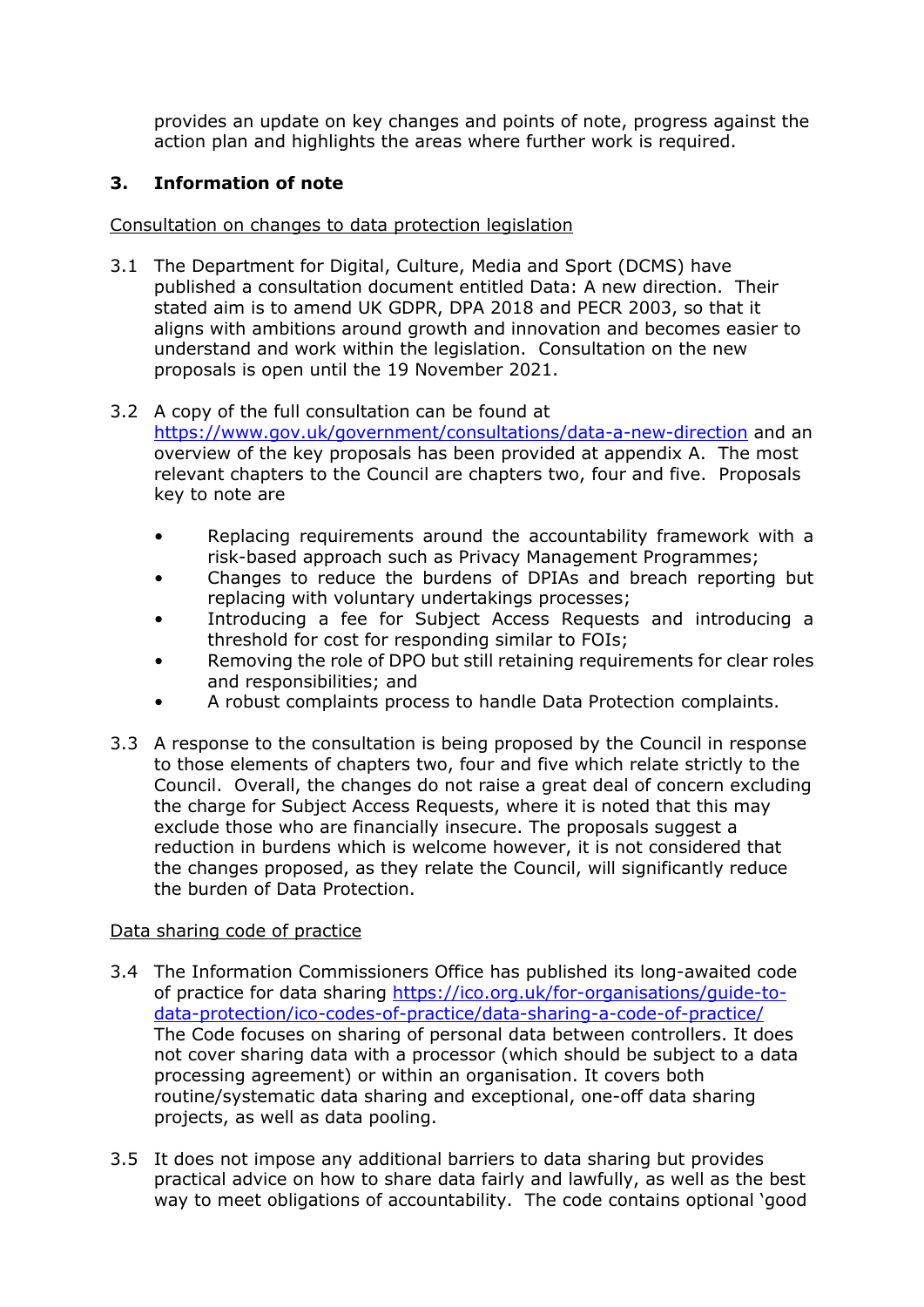practice' recommendations and a necessary framework for negotiating information sharing which can be extremely challenging.

3.6 Learning from the code of practice will be rolled out to officers as part of data privacy week in January, information management training in early 2022 and existing training provided by the Data Protection Officer.

#### Information Commissioner's Office applies powers

- 3.7 Part of the ICO's role is to take action against those who don't meet their obligations in relation to data protection. In cases where a clear and serious breach of the legislation has taken place, the ICO will investigate and provide advice and instruction to help ensure the organisation gets it right in future. If an organisation isn't taking its responsibilities seriously, they may also take enforcement action. In the most serious cases, serving a monetary penalty of up to £17.5 million, or 4% of the total worldwide annual turnover, whichever is higher.
- 3.8 Reviewing relevant cases can be extremely helpful in providing real life cases of where things can go wrong to learn from and prevent similar cases occurring in the Council.

#### Direct Action against individuals

3.9 A motor industry employee unlawfully compiled lists of road traffic accident data including partial names, mobile phone numbers and registration numbers, transferring the data obtained to the director of an accident claims management firm. The two parties were ordered to carry out 100 hours' unpaid work and contribute £1,000 costs. A Confiscation Order, under the Proceeds of Crimes Act, to recover benefit obtained because of the offending had been given by the Court in which one party must pay £25,000 and the other £15,000 or face 3 months imprisonment.

#### Mermaids Charity

3.10 A charity set up an internal email group which was created with insufficiently secure settings, leading to approximately 780 pages of confidential emails to be viewable online for nearly three years. This led to personal information, such as names and email addresses, of 550 people being searchable online. The personal data of 24 of those people was sensitive as it revealed how the person was coping and feeling, with a further 15 classified as special category data as mental and physical health and sexual orientation were exposed. The charity was given a monetary penalty of £25,000.

#### HIV Scotland

3.11 The charity breached data protection through an email to 105 people which included patient advocates representing people living in Scotland with HIV. All the email addresses were visible to all recipients, and 65 of the addresses identified people by name. From the personal data disclosed, an assumption could be made about individuals' HIV status or risk. Whilst the charity acknowledged weaknesses in their approach, they continued to use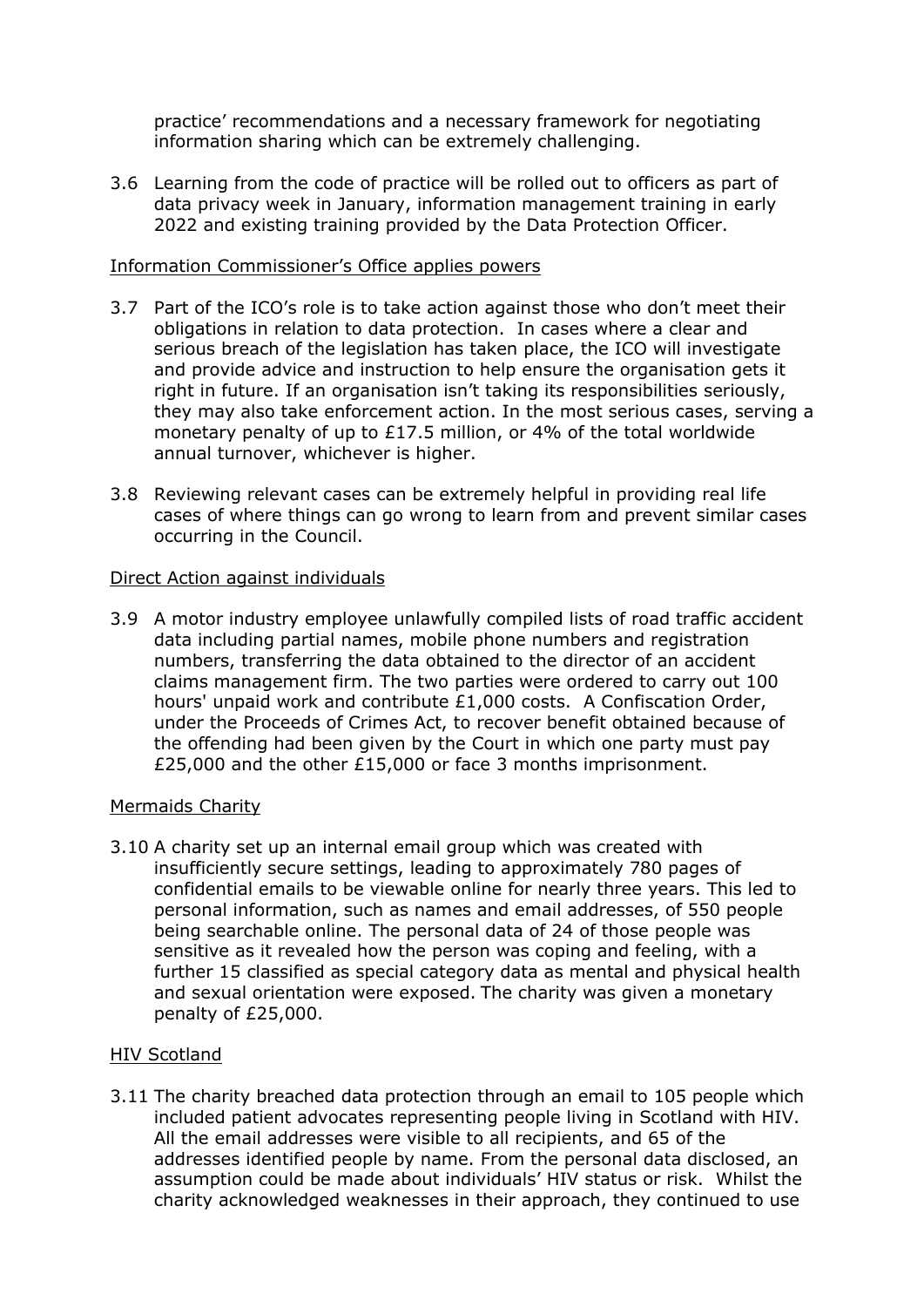the same approach after the breach for a considerable time. The charity was given a monetary penalty of £10,000.

## **4. Progress against action plan and Next steps**

- 4.1 The team set an ambitious action plan last year which was mainly focused on renewing existing documentation that had been put in place in advance of the DPA18. Large projects such as the programme of audits which were planned for summer 2021 have been postponed as they have not been possible to achieve alongside day-to-day data protection activities such as developing information sharing agreements and Data Protection Impact Assessments, which take up a substantial amount of the team's time.
- 4.2 Partly as a result of this there has been a change of structure this year within the Corporate Insight, Communities and Governance Team within whose remit data protection sits. The changes, which the service have made within existing budgets, were made with a focus on ensuring sufficient resources and resilience to information management activities across the Council. The Information Governance function is responsible for data protection, complaints, FOI/EIR and MP Correspondence, the structure of the Information Governance function can be seen at Appendix B. The changes have created a specific post to undertake the administrative elements of the service, allowing the Information Governance Officer greater capacity to focus on providing more day-to-day expert support to services, as well as a senior to share responsibility with the Corporate Insight Communities and Governance Manager for working with services to ensure that projects are compliant with legislation and information management is embedded.
- 4.3 The new Senior Information Governance Officer starts in January 2022 and the action plan has been re-timetabled to fit in with this, and delivery will be part of their objectives.
- 4.4 There have been a number actions successfully implemented
	- Policies drafted;
	- Updates made to Privacy notices;
	- The CCTV review has been completed:
	- Operational guidance and procedures have been updated;
	- Issues with the Data Protection pages have been amended;
	- A dashboard has been created which allows for the ongoing monitoring of performance of DPIAs, Subject Access Requests and Information Sharing;
	- Operational Data Protection Meetings have been introduced and are minuted; and
	- A range of training has been planned for the year, including FOI and specialist information sharing training, in addition to e-learning and tailored team meeting training provided by the Data Protection Officer and Deputy. Recent sessions have included HR, Housing and Environmental Services.
- 4.5 Currently the team are exploring systems which may reduce administrative burdens whilst at the same time ensuring accountability and reducing risk, these benefits will of course need to be balanced against cost. Work is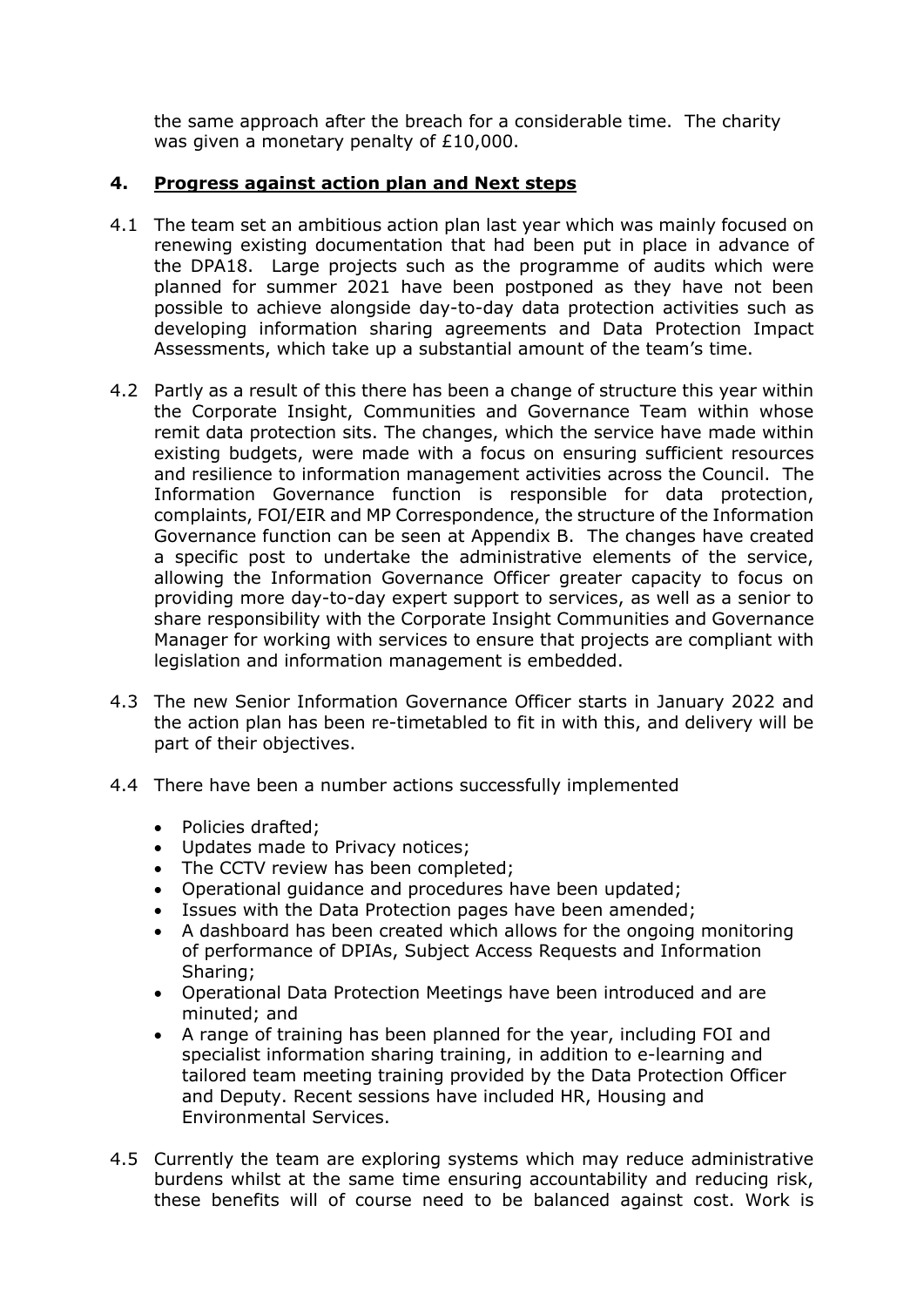beginning on implementing CCTV actions as well as looking at redesign of privacy notices.

- 4.6 The 28 January 2022 is Data Privacy Day, and the Information Management Board has agreed a suggestion to run a week of activities to provide information and reminders on Data Protection. This is something that Members may also want to be involved in as they are data controllers in their own right.
- 4.7 Looking forward consideration could be given to the inclusion in this report of performance data relating to wider information management relating to
	- The processing of requests under Freedom of Information Act /Environmental Impact Regulations;
	- The processing of Subject Access Requests;
	- Management of Data Breaches
	- Information sharing Arrangements; and
	- Data Protection Impact Assessments.
- 4.8 This would give a more complete view of the work going on in this area as well as the success of actions implemented to ensure compliance.

## **5. AVAILABLE OPTIONS**

5.1 That the Audit, Governance and Standards Committee continues to receive an annual update on the progress of embedding GDPR into the Council's processes. The committee could choose to receive reports on specific areas of GDPR instead of an annual update. The Committee could choose not to receive any further updates on the delivery of the GDPR action plan

#### **6. PREFERRED OPTION AND REASONS FOR RECOMMENDATIONS**

6.1 That the committee continues to receive an annual update on the progress of embedding GDPR into the Council's processes until all actions become business as usual.

#### **7. RISK**

7.1 Accountability supports organisations to minimise the risk to personal data held, by putting in place appropriate and effective policies, procedures and measures. These must be proportionate to the risks, which can vary depending on the amount of data being handled or transferred, its sensitivity and the technology used.

#### **8. CONSULTATION RESULTS AND PREVIOUS COMMITTEE FEEDBACK**

8.1 The Committee has received a regular update since 2017. The chair of the committee also holds a place on the Council's Information Management Group.